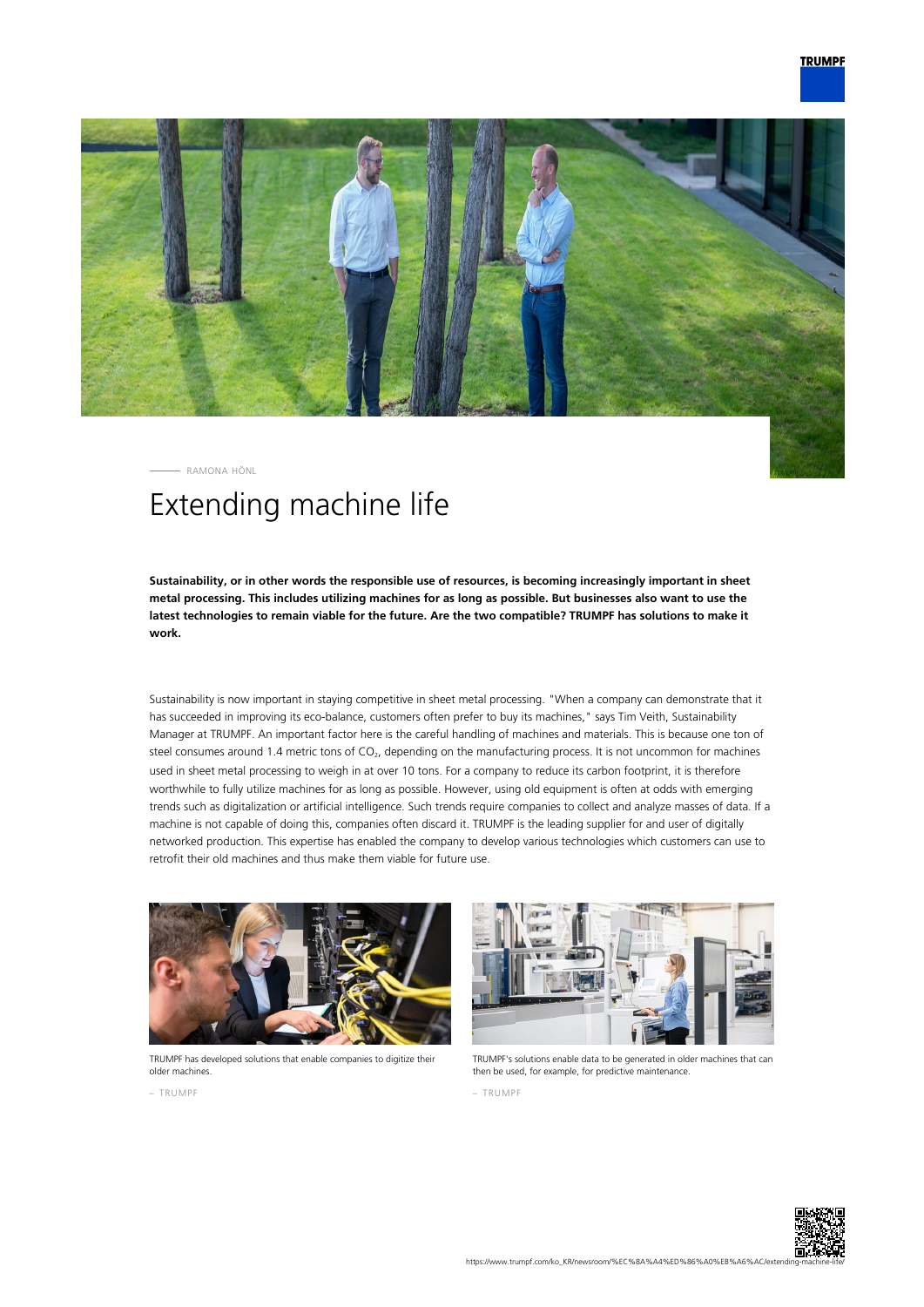



Sustainability has become a competitive advantage in sheet metal production. Tim Veith, Sustainability Officer at TRUMPF (left), and Tobias Grass, Product Manager for Networking at TRUMPF Machine Tools (right), are responsible for environmentally friendly solutions at TRUMPF.

– TRUMPF

## **Retrofit instead of disposal**

The [OPC UA Retrofit Cube](https://www.trumpf.com/en_INT/products/services/services-machines-systems-and-lasers/monitoring-analysis/connectivity/) is a TRUMPF solution that upgrades old machines to the latest standards. It is used to add an OPC UA interface to older machines. This is an international, platform-independent standard for data exchange between manufacturing machines. Machines using the OPC UA interface can then be connected to software systems. One of the standard's features is enabling digitally networked production. Newer machines from TRUMPF are equipped with this interface. Older models can be upgraded for future viability by using the OPC UA Retrofit Cube. TRUMPF customers need to connect the cube-shaped electrical cabinet to their machine. Installation is quick and easy, and the technology is inexpensive. "The OPC UA Retrofit Cube gives customers a solution that enables them to use state-of-the-art communication technologies with their old machines. This increases competitiveness and saves resources," says Tobias Grass, Product Manager for Networking at TRUMPF Machine Tools.

#### **Predictive maintenance for a longer service life**

Predictive maintenance in machines is also a way of protecting the environment in sheet metal processing, because unplanned machine breakdowns in series production drives up the manufacturing carbon footprint. When machines suffer a drop in performance and this is not noticed in time, components already manufactured are often unusable and the company has wasted material. Predictive maintenance means machines send data about their condition digitally and in real time to a database. Irregularities are then automatically detected and the components responsible are identified. However, older machines are not always capable of transferring the relevant data to the database. TRUMPF therefore developed the "[Smart](https://www.trumpf.com/en_INT/products/services/services-machines-systems-and-lasers/genuine-parts/smart-power-tube/) [Power Tube IoT Box"](https://www.trumpf.com/en_INT/products/services/services-machines-systems-and-lasers/genuine-parts/smart-power-tube/) for  $CO<sub>2</sub>$  laser machines. This simple and inexpensive solution can also be used in older machine versions. Just a few easy steps are required for customers to install the box on the machine's laser generator. The solution then transmits data to TRUMPF with information about the machine's condition. If the monitored machine stops delivering the required performance, TRUMPF experts inform the customer, dispatch a genuine part, and arrange an appointment to carry out replacement work. This conserves resources and increases productivity.



Before and after: old machine from TRUMPF before overhaul. – TRUMPF



Before and after: old TRUMPF machine after overhaul.